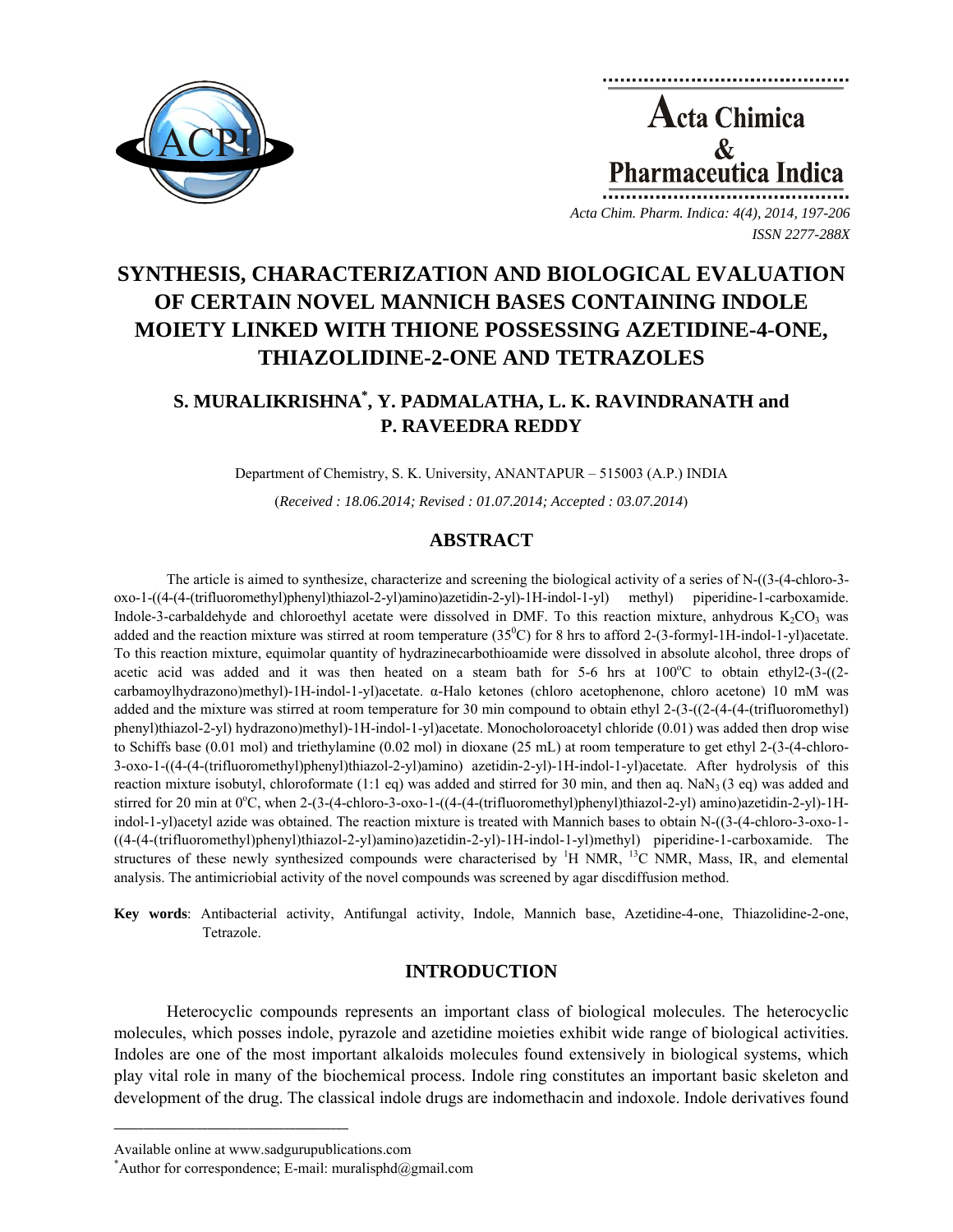to posses high activity like, antibacterial, analgesic, antipyretic, antifungal, anti-inflammatory, anthelmintic, cardiovascular, anticonvulsant, etc.

Heterocyclic compounds have also captured our attention for many reasons, mainly due to their biological activities. A wide variety of 2-oxoazetidine derivatives have been described for their chemotherapeutic importance. 2-Oxoazetidine and its derivatives possess various types of biological activities, such as antibacterial<sup>1-4</sup>, anticonvulsant<sup>5</sup>, analgesic, antitubercular<sup>6-8</sup>, antiinflammatory<sup>9</sup>, antifungal<sup>10-13</sup>, as synthetic precursors for amino acids, to mediate cholesterol absorption, for antiviral and CNS activity, etc. 2-Oxozetidines also serve as synthons for many biologically active compounds. Many antibiotics like penicillin and cep-halosporin contain 2-oxoazetidine ring.

Thiazolidinones moiety is associated with variety of biological activities including antifungal<sup>14</sup>, antiinflammatory<sup>15</sup>, anticonvulsant<sup>16</sup>, antitubercular<sup>17</sup>, antihistaminic<sup>18</sup>, etc.

Tetrazole and its derivatives have attracted much attention because of their unique structure and applications as antihypertensive, antialergic, antibiotic and anticonvulsant agents $19-27$ . Development of tetrazole chemistry has been largely associated with wide scale of applications of these classes of compounds in medicine, biochemistry, agriculture<sup>28-31</sup>, and also a large number of medicinally important tetrazole heterocyclic incorporated drugs approved by the  $FDA^{32,33}$ . The medicinal activity of tetrazole functionality is due to its ability to serve as bioequivalent (bioisostere) of the carboxylic acid group. 1, 5- Disubstituted tetrazoles can be used as isosteres of the *cis*-amide bond of peptides<sup>34,35</sup>. Biphenyl tetrazole compounds play important role in the medicinal chemistry. Losartan was described as the first non-peptide AT1 receptor antagonist and the coined group was named as sartans<sup>36,37</sup>. Most of these compounds share the biphenyl tetrazole unit or replacements thereof with the original advanced lead Losartan<sup>38</sup>. All these sartan drugs contain some common structural features represented by a biphenyl fragment bearing an acidic moiety (i.e. tetrazole, carboxylic- or sulphonamidocarboxyl- group), linked to tetrazole.

#### **EXPERIMENTAL**

#### **Materials and methods**

Melting points were determined on open capillaries using a cintex melting point apparatus. T.L.C. analyses were performed on precoated silica gel (E-Merck Kieselgel 60  $F_{254}$ ) plates and visualisation was done by exposing to iodine vapour. Solvents were purified by standard procedures before use. Column chromatography was conducted by using silica gel with different solvent systems as elutes. IR Spectra were recorded in KBr on Perkin-Elmer spectrum BX series FTIR spectrometer. <sup>1</sup>H-NMR spectrum were recorded on Varian Zemini 300 MHz and 200 MHz spectrometers using TMS as internal standard (chemical shifts in ppm) <sup>13</sup>C NMR spectra were recorded on a Brucker 75 MHz spectrometer. Mass spectra were scanned on a Varian MATCH-7 and jeol JMSD-300 mass spectrometer at 70 eV. Elemental analysis were carried out on Carlo Erba 106 and Perkin-analyser. All the chemicals used in the present investigation were perchased from Aldrich chemicals; U.S.A. Indole-3-carbaldehyde was prepared by a reported method.

### **5-((3-((2-(4-Phenylthiazole-2-yl)hydrazono)methyl)-1H-indol-1-yl)methyl)-1,3,4-oxadiazole-2(3H) thione (1)**

Indole-3-carbaldehyde can be prepared by using Vilsmier-Huck reaction and it is commercially available also. An equimolar mixture of indole-3-carbaldehyde and anhydrous  $K_2CO_3$ , and chloroethyl acetate in DMF was stirred at room temperature for 8 hrs to afford ethyl-2-(3-formyl-1H-indol-1-yl) acetate **(A)**. To a solution of **(A)**, thiosemicarbazide (0.19 g, mol) in methanol (20 mL) and few drops of acetic acid were added and the mixture refluxed for 5 hrs to afford ethyl2-(3-((2-carbamoylhydrazono)methyl)-1H-indol-1-yl)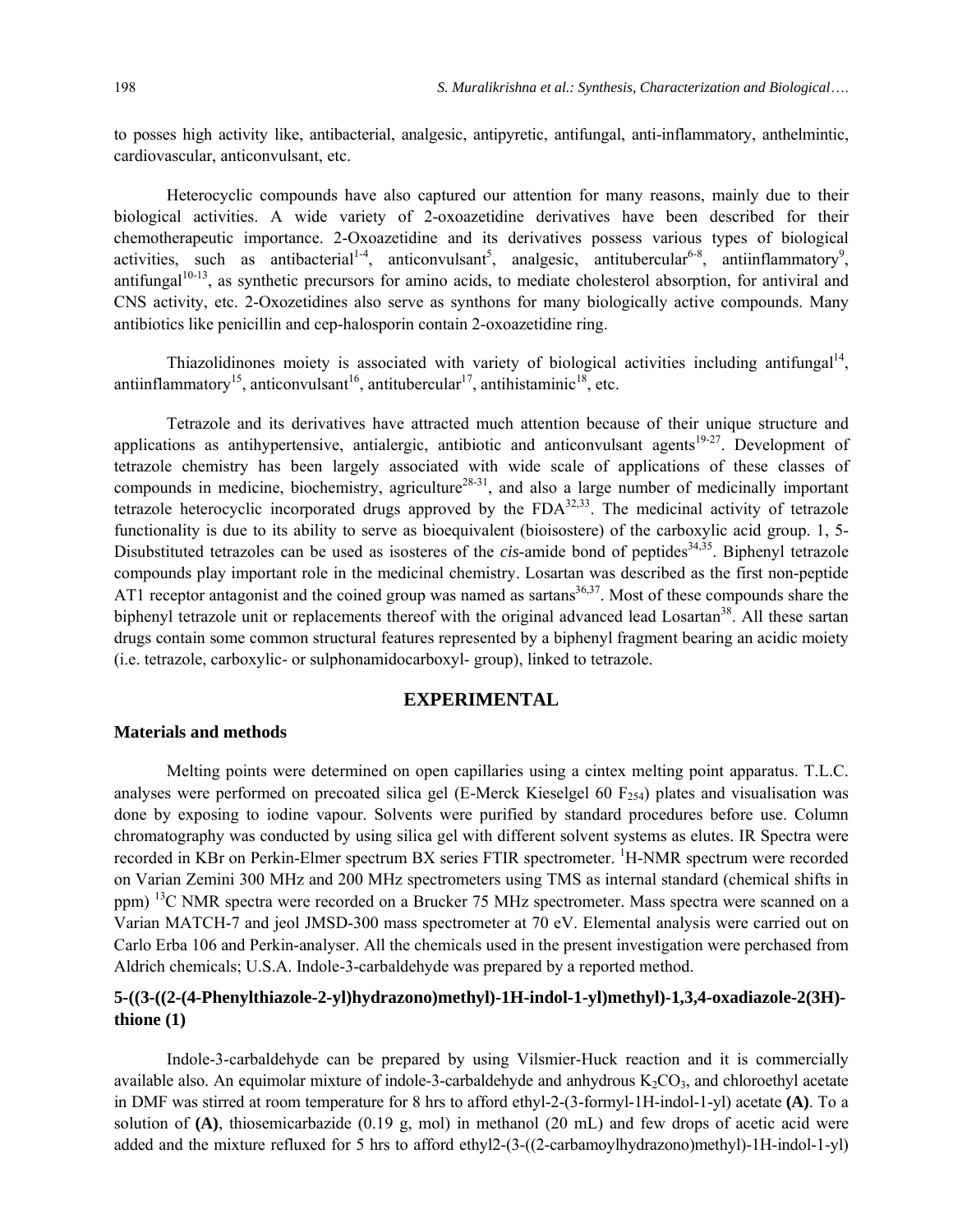acetate compound **(B)**. To this compound hydrazine hydrate (0.015 mol) in ethanol (20 mL) was added and refluxed for 5 hrs to obtain 2-((1-(2-hydrazinyl-2-oxoethyl)-1H-indol-3-yl)methylene) hydrazine carboxamide compound **(C)**. Mixture of compound **(C)** (19.9 g, 0.1 mol) KOH (5.5 g, 0.1 mol) ethanol (100 mL) and carbon disulphide (6.02 mL, 0.1 mol) was refluxed on a water bath till the evaluation of hydrogen disulphide ceased. The excess of alcohol was removed by distillation to obtain 2-((1-((5-thioxo-4,5-dihydro-1,3,4 oxadiazole-2-yl) methyl)-1H-indol-3-yl)methylene) hydrazine carboxamide compound **(D)**. Mixture of compound **(D)** (2.18 g) and K<sub>2</sub>CO<sub>3</sub> (0.69 g) in methanol (20 mL), and α-halo ketones (chloroacetophenone) 10mM and the mixture was stirred at room temperature for 30 min to obtain 5-((3-((2-(4-phenylthiazole-2 yl)hydrazono)methyl)-1H-indol-1-yl)methyl)-1,3,4-oxadiazole-2(3H)-thione compound **(1)**.

The structures of this newly synthesized compounds **1(a-f)** were charecterised by H-NMR and IR spectral data.

NMR spectrum: 5.42 (s, 2H, -CH<sub>2</sub> thiaoxazole attached to indole ring), 7.05-8.30 (complex, m, 6H, four aryl protons of the indole ring, one α-proton of the indolyl ring, one aldehydimine proton), 7.18-8.26 (complex, m, 6H, one proton of the thiazolyl ring, five phenyl protons), 11.189 (s, 1H, -NH), 14.7 (s, 1H, thiol-thione tautomeric proton SH).

IR spectrum: The IR (KBr) spectrum of 5-((3-((2-(4-phenylthiazole-2-yl)hydrazono)methyl)-1Hindol-1-yl)methyl)-1,3,4-oxadiazole-2(3H)-thione  $1(a)$  was recorded in the range 4000-667 cm<sup>-1</sup> and the absorption signals were found at 1626 (C=N), 1180 (-C-O-C-), 1156 (C=S), 670 (C-S-C) and 3185 cm<sup>-1</sup> (-NH).

### **3-((4-Methylpiperazine-1-yl)methyl)-5-((3-((2-(4-phenylthiazol-2-yl)hydrazono)methyl)-1H-indol-1-yl)methyl)-1H-indol-1-yl)methyl)-1,3,4-oxadiazole-2(3H)-thione (2)**

A solution of **7(a)** (0.01 mol) in absolute ethanol and dioxane mixture (20 mL) was treated with formaldehyde (40%, 1.5 mL). Later, the p-toulidine (0.01 mol) in ethanol (10 mL) was added with stirring and the reaction mixture was stirred over night. The precipitated Mannich base was collected by filtration and dried, recrystallization was done from ethanol-DMF mixture to give compound the product **2(a)**.

To a mixture of  $1(a)$  and  $2(a)$ ,  $(2.18 \text{ g})$  and  $K_2CO_3$   $(0.69 \text{ g})$  in methanol  $(20 \text{ mL})$ ,  $\alpha$ -halo ketones (chloro aceto phenone, chloro acetone) 10 mM and the mixture stirred at room temperature for 30 min. At the end of this period, the solution was poured into ice cold water and neutralized with dil AcOH. The separated solid was filtered and dried to obtain crude **(2)**. The crude compound obtained was recrystalised from hot MeOH to obtain pure **2(a)**.

The structures of this newly synthesized compounds **2(a-f)** were charecterised by H-NMR and IR spectral data.

NMR spectrum: 1.53-1.59 (m, 6H, (CH<sub>2</sub>)<sub>3</sub> of piperidine ring, E), 2.56 (t, 4H, -CH<sub>2</sub>-N-CH<sub>2</sub>-), 4.45 (s, 2H, -N-CH2-N-), 5.45 (s, 2H, -CH2 thiaoxazole attached to indole ring), 7.06-8.35 (complex, m, 6H, four aryl protons of the indole ring, one  $\alpha$ -proton of the indolyl ring, one aldehydimine proton), 7.28-8.30 (complex, m, 6H, one proton of the thiazolyl ring, five phenyl protons), 11.289 (s, 1H, -NH), 14.9 (s, 1H, thiol-thione tautomeric proton SH).

IR spectrum: The IR (KBr) spectrum of 3-((4-methylpiperazine-1-yl)methyl)-5-((3-((2-(4 phenylthiazol-2-yl)hydrazono)methyl)-1H-indol-1-yl)methyl)-1H-indol-1-yl)methyl)-1,3,4-oxadiazole-2 (3H) thione  $2(a)$  was recorded in the range 4000-667 cm<sup>-1</sup> and the absorption signals were found at 1616 (C=N), 1185 (-C-O-C-), 1160 (C=S), 675 (C-S-C) and 3200 cm-1 (-NH).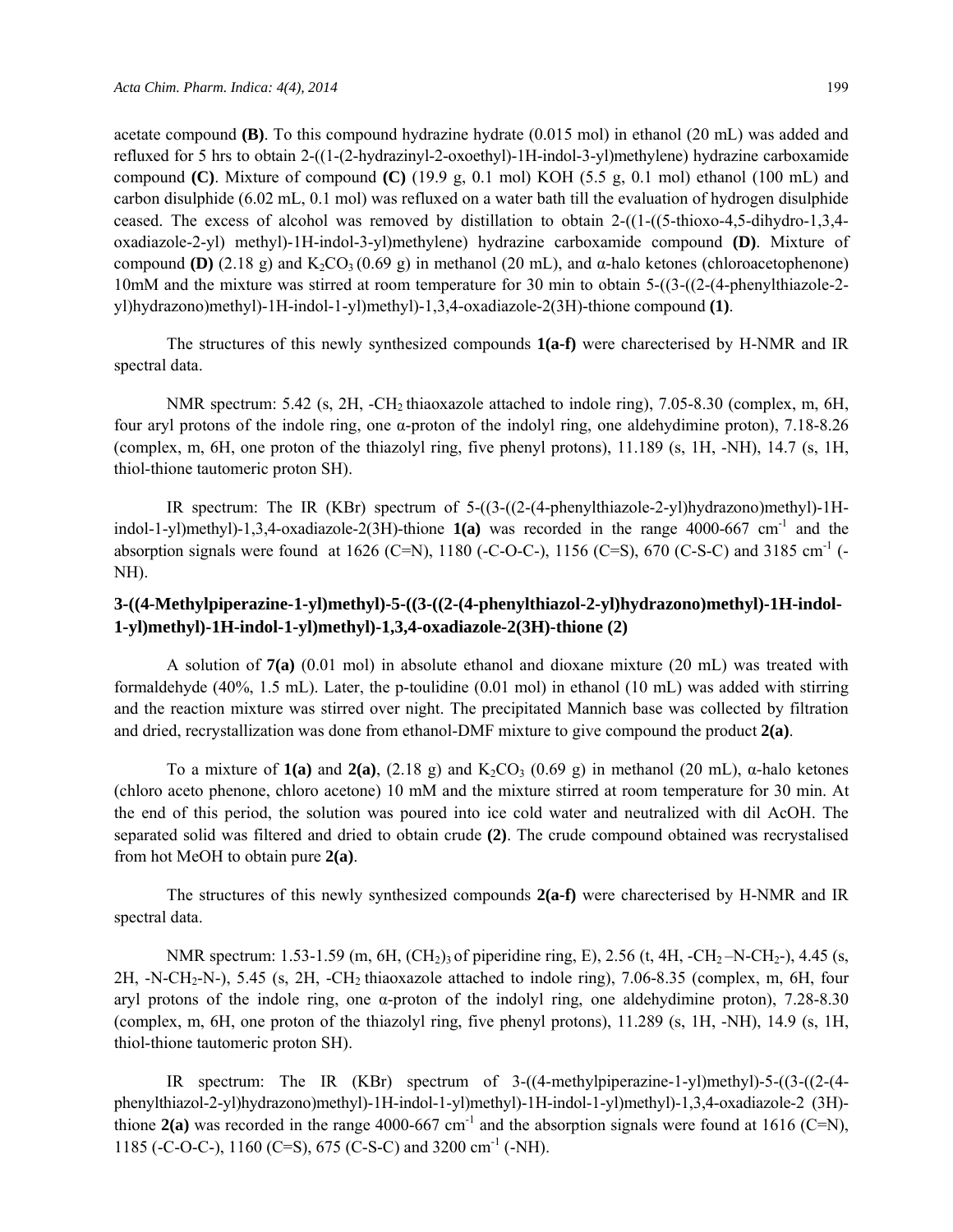### **1-(4-Phenylthiazol-2-ylamino)-3-chloro-4-(1-((4,5-dihydro-4-(morpholinomethyl)-5-thioxo-1,3,4 oxdiazol-2-yl)methyl)-1H-indol-3-yl)azetidine-2-one (3)**

A mixture of **4** (19.9 g, 0.1 mol), KOH (5.5 g, 0.1 mol) ethanol (100 mL), and carbon disulphide (6.02 mL, 0.1 mol) was taken in a round bottomed flask fitted with a water cooled condenser. It was refluxed on a water bath till the evolution of hydrogen sulphide ceased. The excess of alcohol was removed by distillation. The reaction mixture was cooled to room temperature and the contents were poured to ice cold water and neutralized with dil. HCl. The solid precipitated was filtered, washed thoroughly with water and dried. The product was further purified by recrystallization from ethanol-dioxane mixture to give **5(a)** yield 59%, m.p. 229-230.

NMR spectrum: 1.50-1.57 (m, 6H,  $(CH_2)$ <sub>3</sub> of piperidine ring, E), 2.60 (t, 4H, -CH<sub>2</sub>-N-CH<sub>2</sub>-), 4.50  $(s, 2H, -N-CH_2-N-), 5.45$   $(s, 2H, -CH_2)$  thiaoxazole attached to indole ring), 5.40 (d, 1H, -CH of azetidine attached to indole ring), 5.75 (d, 1H, -CH of azetidine attached to-Cl), 7.06-8.40 (complex, m, 6H, four aryl protons of the indole ring, one α-proton of the indolyl ring, one aldehydimine proton), 7.30-8.35 (complex, m, 6H, one proton of the thiazolyl ring, five phenyl protons), 11.53 (s, 1H, -NH), 14.95 (s, 1H, thiol-thione tautomeric proton SH).

IR spedtra; The IR (KBr) spectrum of 1-(4-phenyl thiazol-2-ylamino)-3-chloro-4-(1-((4,5-dihydro-4-(morpholinomethyl)-5-thioxo-1,3,4-oxdiazol-2-yl)methyl)-1H-indol-3-yl)azetidine-2-one **3(a)** was recorded in the range 4000-667 cm<sup>-1</sup> and the absorption signals were found at 1610 (C=N), 1190 (-C-O-C-), 1165 (C=S), 670 (C-S-C) and 3158 cm<sup>-1</sup> (-NH).

### **2-(1-((4,5-Dihydro-4-(morpholinomethyl)-5-thioxo-1,3,4-oxdiazol-2-yl)methyl)-1H-indol-3-yl)-3- (4- phenyl thiazol-2-yl)thiazolidin-4-one (4)**

A mixture of Schiffs base (0.01 mol) and mercaptoacetic acid (0.01 mol) dissolved in dioxane (20 mL) and anhydrous zinc chloride (0.5 mg) was taken and refluxed for 8 hrs. The reaction was cooled and the resulting solid was washed with sodium bicarbonate solution and recrystalised from absolute alcohol. The formation of compound was confirmed by IR and NMR spectral data.

NMR spectrum:  $1.55-1.65$  (m,  $6H$ ,  $(CH<sub>2</sub>)<sub>3</sub>$  of piperidine ring, E), 2.35 (s, 1H, -CH of thiazolidinone attached to indole ring), 2.60 (t, 4H, -CH<sub>2</sub> –N-CH<sub>2</sub> -), 3.92 (d, 1H, Ha of -CH<sub>2</sub> of thiazolidinone), 4.20 (d, 1H, Hb of  $-CH_2$  of thiazolidinone), 4.40 (s, 2H, -N-CH<sub>2</sub> $-N$ -), 5.40 (s, 2H, -CH<sub>2</sub> thiaoxazole attached to indole ring), 7.10-8.40 (complex, m, 6H, four aryl protons of the indole ring, one α-proton of the indolyl ring, one aldehydimine proton), 7.30-8.45 (complex, m, 6H, one proton of the thiazolyl ring, five phenyl protons), 11.35 (s, 1H, -NH), 14.85 (s, 1H, thiol-thione tautomeric proton SH).

IR spectrum: The IR (KBr) spectrum of 2-(1-((4,5-dihydro-4-(morpholinomethyl)-5-thioxo-1,3,4 oxdiazol-2-yl)methyl)-1H-indol-3-yl)-3-(4-phenyl thiazol-2-yl)thiazolidin-4-one4(a) was recorded in the range 4000-667 cm<sup>-1</sup> and the absorption signals were found at 1620 (C=N), 1165 (-C-O-C-), 1170 (C=S), 670 (C-S-C), 3250 (-NH).

### **5-((3-(1-(4-Phenyl thiazol-2-ylamino)-1H-tetrazol-5-yl)-1H-indol-1-yl)methyl)-3-(morpholinomethyl) -1, 3, 4-oxdiazol-2(3H)-thione (5)**

Schiffs base (0.004 mol) and  $PCl<sub>5</sub>$  (0.004 mol) were heated at 100 $^{\circ}$ C for one hour till the evolution of fumes of HCl ceased. Excess of PCl<sub>3</sub> was removed under reduced pressure and the residual imidoyl chloride was treated with an ice cold solution of sodium azide (0.0075 mol) and excess of sodium acetate in water (25 mL) and acetone (30 mL) with stirring. Stirring was continued overnight; thereafter, acetone was removed under reduced pressure. The remaining aqueous portion was extracted with chloroform and dried. The newly synthesised compound was confirmed by IR and NMR, Mass spectral data.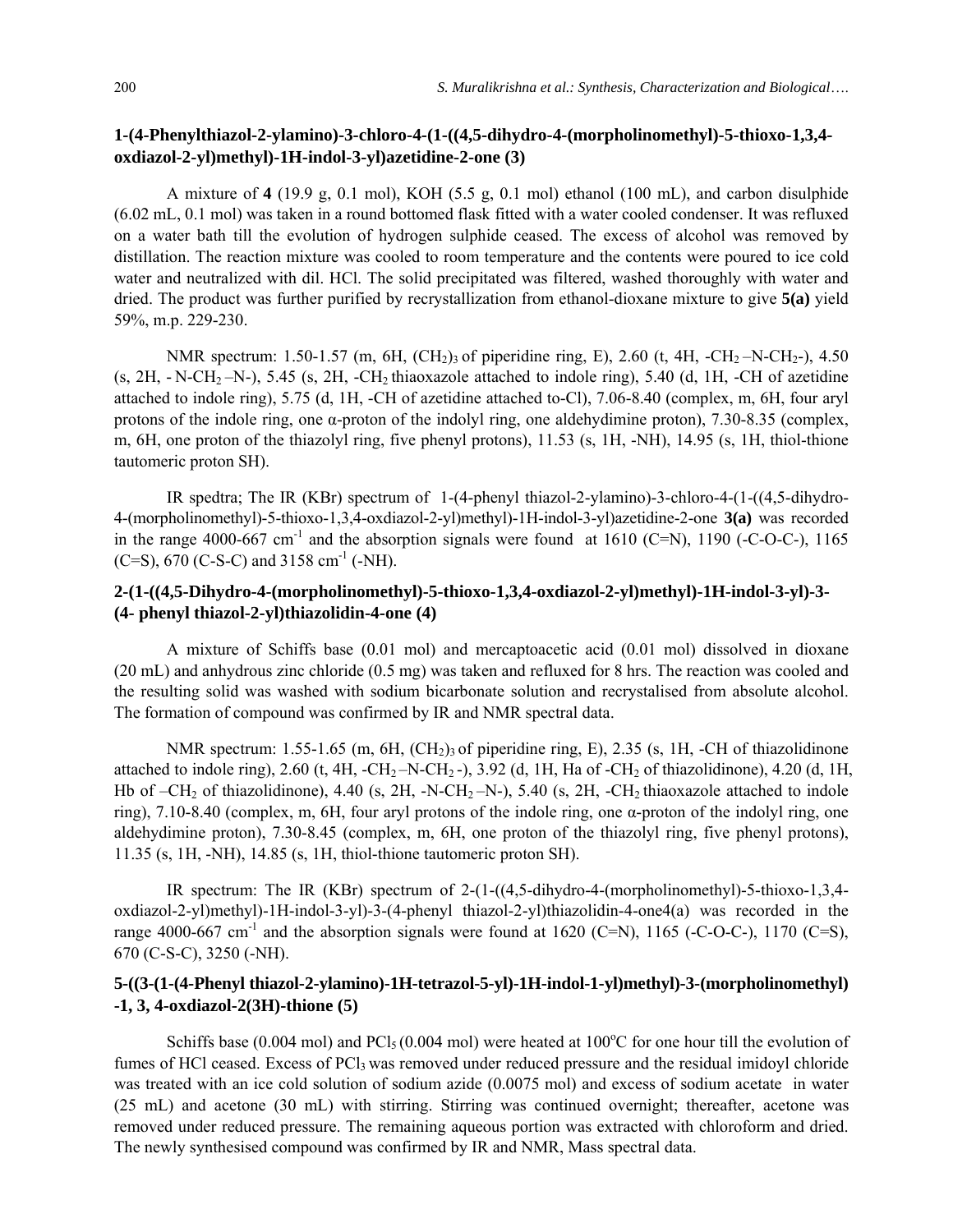NMR spectrum: 1.53-1.59 (m, 6H, (CH<sub>2</sub>)<sub>3</sub> of piperidine ring, E), 2.56 (t, 4H, -CH<sub>2</sub>-N-CH<sub>2</sub>-), 4.45 (s,  $2H$ ,  $-N-CH_2-N$ , 5.45 (s,  $2H$ ,  $-CH_2$  thiaoxazole attached to indole ring), 7.06-8.35 (complex, m, 6H, four aryl protons of the indole ring, one α-proton of the indolyl ring, one aldehydimine proton), 7.28-8.30 (complex, m, 6H, one proton of the thiazolyl ring, five phenyl protons), 11.289 (s, 1H, -NH), 14.9 (s, 1H, thiol-thione tautomeric proton SH).

IR spedtrum: The IR (KBr) spectrum of 1 (a) 5-((3-(1-(4-phenyl thiazol-2-ylamino)-1H-tetrazol-5 yl)-1H-indol-1-yl)methyl)-3-(morpholinomethyl)-1,3,4-oxdiazol-2(3H)-thione **5(a)** was recorded in the range 4000-667 cm<sup>-1</sup> and the absorption signals were found at 1616 (C=N), 1185 (-C-O-C-), 1160 (C=S), 675 (C-S-C) and 3200 cm<sup>-1</sup> (-NH).

#### **RESULTS AND DISCUSSION**

The target compounds were synthesized via the route shown in Scheme. The synthon required for the synthesis of the target molecules indole-3-carbaldehyde was prepared by a reported method. It was filtered and recrystallized from ethanol. These reactions are summarised in the **Schemes 1**. Yields were moderate to fair (55-70%). The purity of the compounds was monitered by TLC.



**Scheme 1**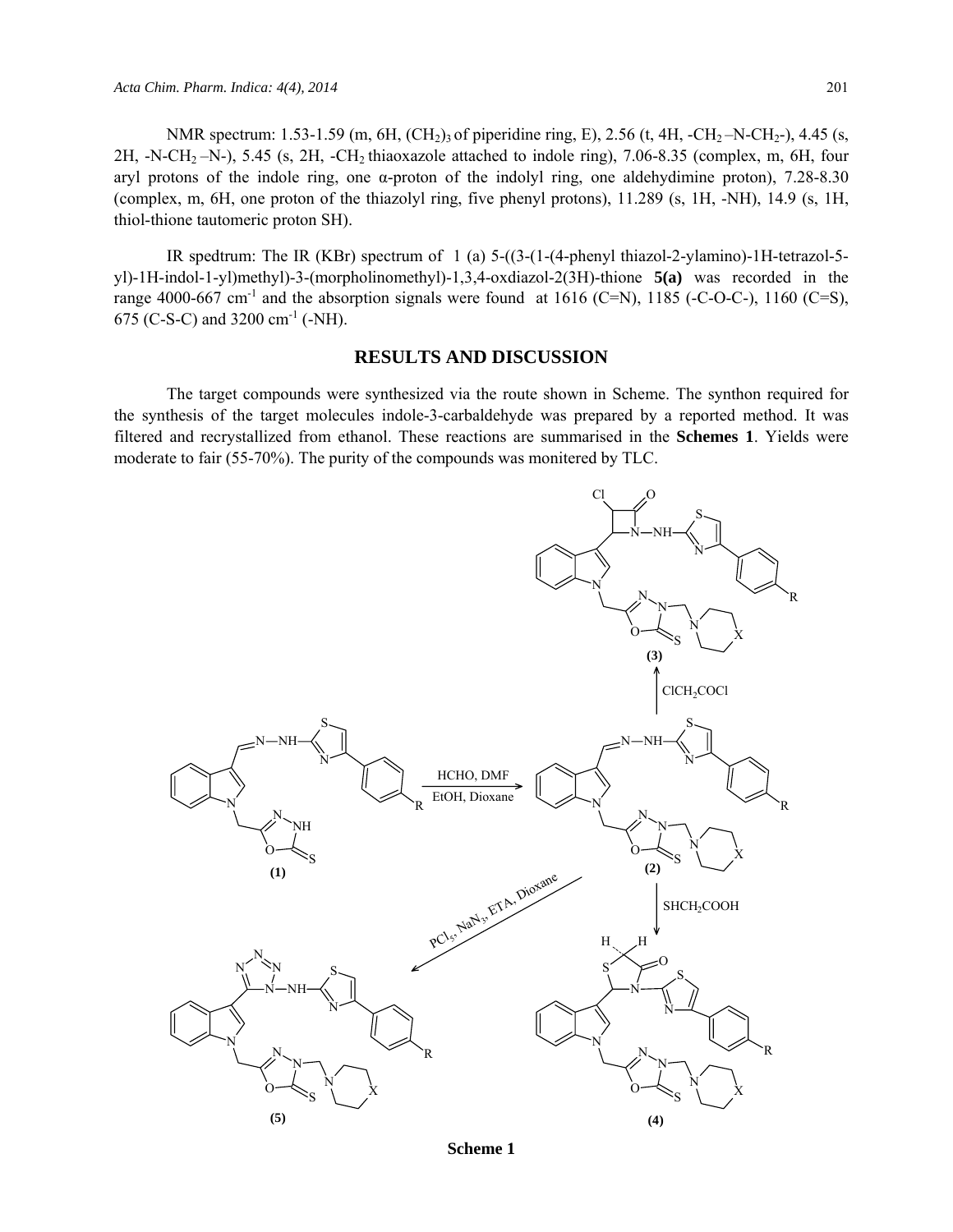| Compound | (a) | (b) | (C)                   | (d)                  | 'ei             |                 |
|----------|-----|-----|-----------------------|----------------------|-----------------|-----------------|
|          |     | CH3 | CH <sub>3</sub><br>70 | Br                   | NO <sub>2</sub> | CF <sub>3</sub> |
| ∡        |     | N   | $-CH2$                | $N$ -CH <sub>3</sub> | $-CH2$          | ◡               |

**Table 1** 

**Elemental analysis:** Elemental analysis of 1-((3-(4-chloro-3-oxo-1-((4-(4-(trifluoromethyl) phenyl) thiazol-2-yl)amino)azetidin-2-yl)-1H-indol-1-yl)methyl)-3-phenyl urea **3(a-f)**, **4(a-f)** and **5(a-f)** are shown in Table 2.

| Compd.         | M.P.<br><b>Yield</b><br>$\mathbf X$<br>$\mathbf R$<br>Mol. Formula |                  | Found (%) Caluclated (%) |               |                              |                  |                |                  |
|----------------|--------------------------------------------------------------------|------------------|--------------------------|---------------|------------------------------|------------------|----------------|------------------|
|                |                                                                    |                  | $(^{\circ}C)$            | $\frac{0}{0}$ |                              | $\mathbf C$      | $\mathbf H$    | ${\bf N}$        |
| 3(a)           | $\boldsymbol{\mathrm{H}}$                                          | $\mathcal{O}$    | 182                      | 58%           | $C_{28}H_{26}CIN_7O_3S_2$    | 55.30<br>(55.35) | 4.31<br>(4.28) | 16.12<br>(16.14) |
| 3(b)           | CH <sub>3</sub>                                                    | ${\bf S}$        | 185                      | $60\%$        | $C_{29}H_{28}CIN_7O_2S_3$    | 54.57<br>(54.80) | 4.42<br>(4.40) | 15.43<br>(13.46) |
| 3(c)           | OCH <sub>3</sub>                                                   | CH <sub>2</sub>  | 190                      | 62%           | $C_{30}H_{30}CIN_7O_3S_2$    | 56.64<br>(56.69) | 4.75<br>(4.72) | 15.41<br>(15.43) |
| 3(d)           | Br                                                                 | NCH <sub>3</sub> | 195                      | 59%           | $C_{29}H_{28}BrClN_8O_2S_2$  | 49.75<br>(49.78) | 4.03<br>(4.00) | 16.01<br>(16.02) |
| 3(e)           | NO <sub>2</sub>                                                    | CH <sub>2</sub>  | 205                      | 56%           | $C_{29}H_{27}CIN_8O_4S_2$    | 53.49<br>(53.53) | 4.18<br>(4.15) | 17.21<br>(17.23) |
| 3(f)           | CF <sub>3</sub>                                                    | ${\bf S}$        | 210                      | 57%           | $C_{29}H_{25}CIF_3N_7O_2S_3$ | 50.32<br>(50.36) | 3.64<br>(3.61) | 14.16<br>(14.18) |
| 4(a)           | $\boldsymbol{\mathrm{H}}$                                          | $\mathcal{O}$    | 182                      | 58%           | $C_{28}H_{26}N_6O_3S_3$      | 56.93<br>(56.94) | 4.44<br>(4.40) | 14.23<br>(14.25) |
| 4 <sub>b</sub> | CH <sub>3</sub>                                                    | ${\bf S}$        | 185                      | 60%           | $C_{29}H_{28}8N_6O_2S_4$     | 56.10<br>(56.12) | 4.55<br>(4.51) | 13.54<br>(13.55) |
| 4(c)           | OCH <sub>3</sub>                                                   | CH <sub>2</sub>  | 190                      | 62%           | $C_{30}H_{30}N_6O_3S_3$      | 58.23<br>(58.25) | 4.89<br>(4.85) | 13.58<br>(13.59) |
| 4(d)           | Br                                                                 | NCH <sub>3</sub> | 195                      | 59%           | $C_{29}H_{28}BrN_7O_2S_3$    | 51.02<br>(51.05) | 4.13<br>(4.10) | 14.36<br>(14.38) |
| 4(e)           | NO <sub>2</sub>                                                    | CH <sub>2</sub>  | 205                      | 56%           | $C_{29}H_{27}N_7O_4S_3$      | 54.96<br>(54.97) | 4.29<br>(4.26) | 15.47<br>(15.48) |
| 4(f)           | CF <sub>3</sub>                                                    | S                | 210                      | 57%           | $C_{29}H_{25}F_3N_6O_2S_4$   | 51.62<br>(51.63) | 3.73<br>(3.70) | 12.45<br>(12.46) |
| 5(a)           | $\boldsymbol{\mathrm{H}}$                                          | $\overline{O}$   | 182                      | 58%           | $C_{26}H_{24}N_{10}O_2S_2$   | 54.53<br>(54.54) | 4.22<br>(4.19) | 24.46<br>(24.47) |
| 5 <sub>b</sub> | CH <sub>3</sub>                                                    | ${\bf S}$        | 185                      | 60%           | $C_{30}H_{24}ClF_3N_6O_2S$   | 53.80<br>(53.82) | 4.35<br>(4.31) | 23.24<br>(23.25) |

**Table 2: Physico-chemical analysis**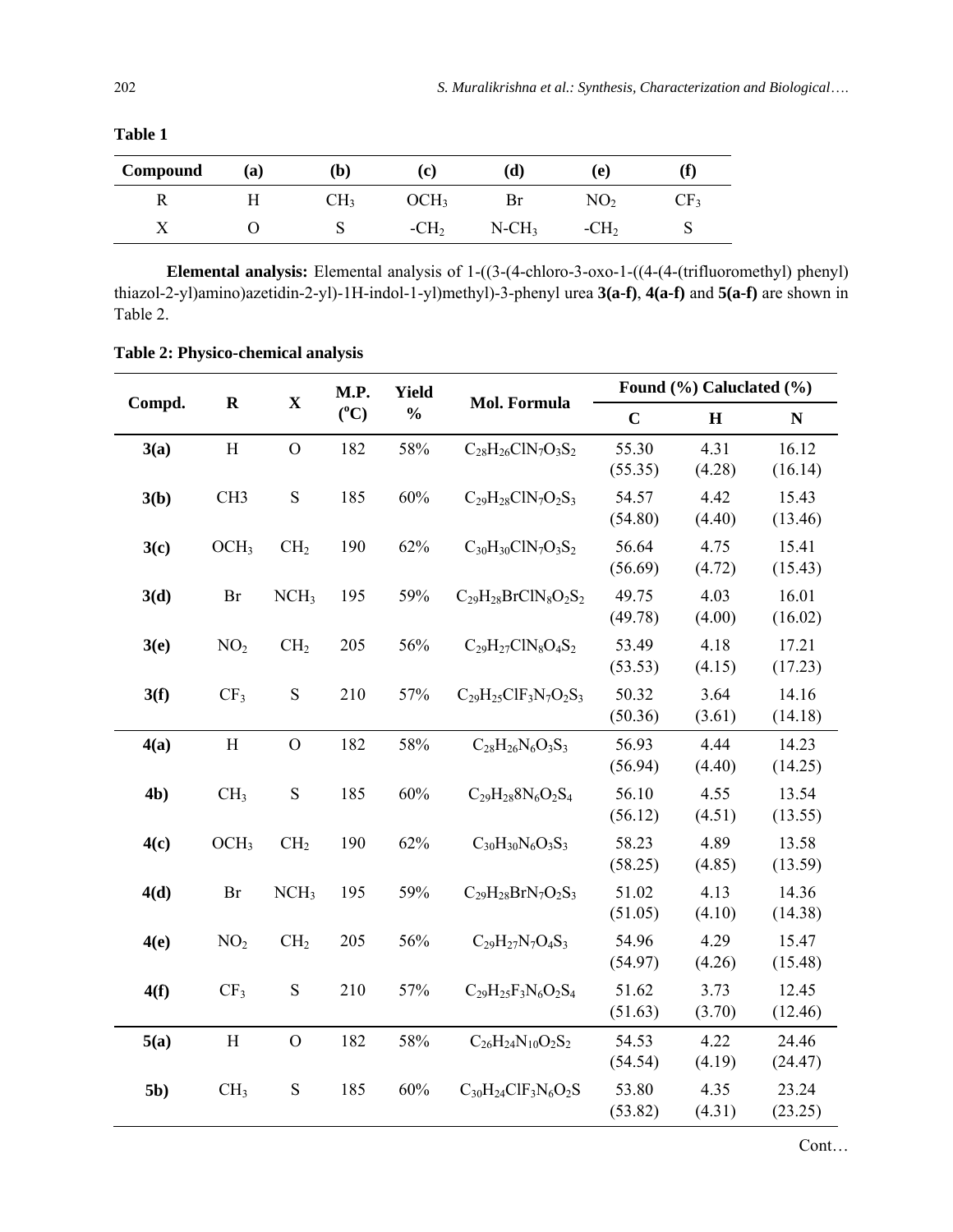| $\bf R$<br>Compd. | $\mathbf X$      | M.P.             | <b>Yield</b> | <b>Mol. Formula</b> | Found $(\% )$ Caluclated $(\% )$ |                  |                |                  |
|-------------------|------------------|------------------|--------------|---------------------|----------------------------------|------------------|----------------|------------------|
|                   |                  |                  | $(^{0}C)$    | $\%$                |                                  | $\mathbf C$      | H              | N                |
| 5(c)              | OCH <sub>3</sub> | CH <sub>2</sub>  | 190          | 62%                 | $C_{30}H_{24}CIF_3N_6O_3S$       | 55.98<br>(56.00) | 4.70<br>(4.66) | 23.32<br>(23.33) |
| 5(d)              | Br               | NCH <sub>3</sub> | 195          | 59%                 | $C_{29}H_{21}Cl_2F_3N_6O_2S$     | 48.79<br>(48.80) | 3.94<br>(3.91) | 23.18<br>(23.19) |
| 5(e)              | NO <sub>2</sub>  | CH <sub>2</sub>  | 205          | 56%                 | $C_{29}H_{21}CIF_3N_7O_4S$       | 52.67<br>(52.68) | 4.09<br>(4.06) | 25.02<br>(25.04) |
| 5(f)              | CF <sub>3</sub>  | S                | 210          | 57%                 | $C_{28}H_{22}CIN_7O_4S$          | 49.38<br>(49.39) | 3.53<br>(3.50) | 21.33<br>(21.34) |

#### **Antibacterial activity**

The antibacterial activity of synthesized compounds was studied by the disc diffusion method against the following pathogenic organisms. The gram +ve bacteria screened were *Staphylococcus aureus* NCCS 2079 and *Bacillus cereus* NCCS 2106. The gram -ve bacteria screened were *Escherichia coli* NCCS 265 and *Pseudomonas aeruginosa* NCCS 2200.

The synthesized compounds were used at the concentration of 250 µg/mL and 500 μg/mL using DMSO as a solvent. The amoxicillin 10 µg/disc and cefaclor 30 μg/disc were used as a standard (Himedia Laboratories Limited. Mumbai).

#### **Antifungal activity**

The antifungal activity of synthesized compounds were studied by disc diffusion method against the organisms of *Aspergillus Niger* NCCS 1196 and *Candida albicans* NCCS 3471

Compounds were treated at the concentrations of 100 μg/mL, 250 μg/mL, 500 μg/mL and 1000 μg/mL using DMSO as a solvent. The standard used was ketaconazole 50 μg/mL against both the organisms.

Antibacterial activity by disc diffusion method for azetidine **3(a-f)** 

**Table 3: Antibacterial activity** 

|                 |                  |                  | Zone of inhibition (mm)                      |                                               |                                                |                                                 |  |
|-----------------|------------------|------------------|----------------------------------------------|-----------------------------------------------|------------------------------------------------|-------------------------------------------------|--|
| Compd.          | R                | X                | staphylococcus<br>aureus<br><b>NCCS 2079</b> | <b>Bacillus</b><br>cereus<br><b>NCCS 2106</b> | <b>Escherichia</b><br>coli<br><b>NCCS 2065</b> | Pseudo-manas<br>aeruginosa.<br><b>NCCS 2200</b> |  |
| 3(a)            | H                | $\Omega$         | 15                                           | 17                                            | 12                                             | 12                                              |  |
| 3(b)            | CH <sub>3</sub>  | S                | 12                                           | 11                                            | 14                                             | 14                                              |  |
| 3(c)            | OCH <sub>3</sub> | CH <sub>2</sub>  | 11                                           | 12                                            | 12                                             | 10                                              |  |
| 3(d)            | Br               | NCH <sub>3</sub> | 14                                           | 16                                            | 12                                             | 09                                              |  |
| 3(e)            | NO <sub>2</sub>  | CH <sub>2</sub>  | 17                                           | 15                                            | 13                                             | 11                                              |  |
| 3(f)            | CF <sub>3</sub>  | S                | 12                                           | 13                                            | 12                                             | 17                                              |  |
| <b>Cefaclor</b> |                  |                  | 19                                           | 22                                            | 19                                             | 20                                              |  |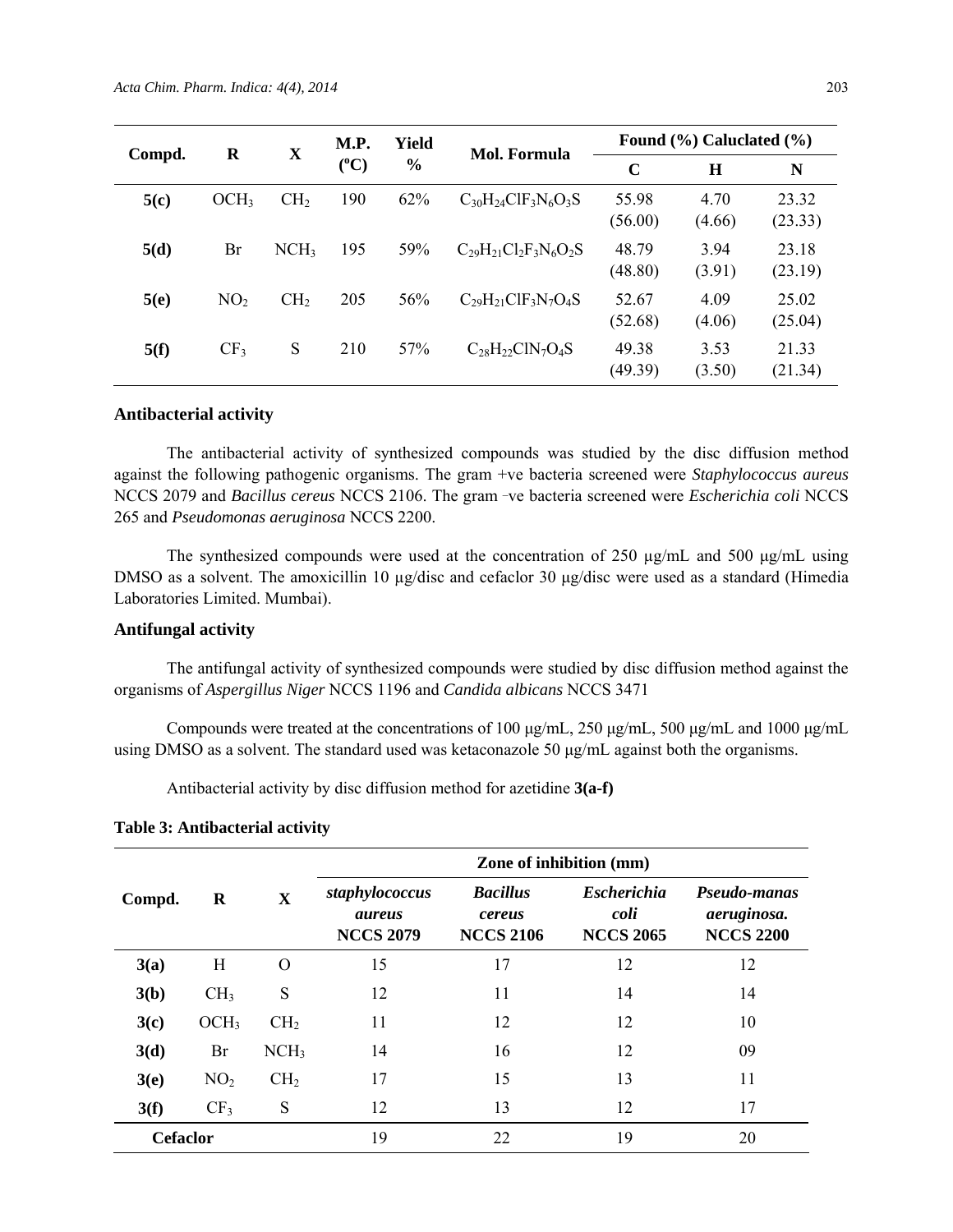Antifungal activity by disc diffusion method for indole linked thizole having azetidinone **3(a-f)** 

| Compound            | <b>Zone of inhibition (mm)</b>     |                                   |  |  |  |  |
|---------------------|------------------------------------|-----------------------------------|--|--|--|--|
|                     | <b>Aspergillus niger NCCS 1196</b> | <b>Candida albicans NCCS 2106</b> |  |  |  |  |
| 3(a)                | 14                                 | 16                                |  |  |  |  |
| 3(b)                | 15                                 | 13                                |  |  |  |  |
| 3(c)                | 17                                 | 15                                |  |  |  |  |
| 3(d)                | 18                                 | 17                                |  |  |  |  |
| 3(e)                | 23                                 | 21                                |  |  |  |  |
| 3(f)                | 15                                 | 13                                |  |  |  |  |
| <b>Clotrimazole</b> | 25-30                              | 25-30                             |  |  |  |  |

#### **Table 4: Antifungal activity**

### **CONCLUSIONS**

- (i) The substitution with phenyl group having a chloro group at p-position showed better activities.
- (ii) The urides showed better antibactirial and antifungal activities.
- (iii) Thiazoles and its derivatives play an important role in medicinal chemistry as herbicidal, fungicidal, bacterial and anti-inflammatory.

#### **ACKNOWLEDGEMENT**

- $\triangleright$  My sincere thanks to UGC authorities for providing financial assistance.
- $\triangleright$  I am very thankful to S. K. University authorities for providing good environment.
- $\triangleright$  My thanks to Department of Chemistry for giving an opportunity.

#### **REFERENCES**

- 1. A. Nema and S. K. Srivastava, J. Indian Chem. Soc., **84**, 1037-1041 (2007).
- 2. I. K. Bhati, S. K. Chaithanyal, P. D. Satyanarayana and B. Kalluraya, J. Serb. Chem. Soc., **72**, 437- 442 (2007).
- 3. F. H. van der Steen and G. van Koten, Tetrahedron, **47**, 7503-7524 (1991).
- 4. G. S. Singh, Mini-Rev. Med. Chem., 93-99 (2004).
- 5. S. K. Srivastava, S. Srivastava and S. D. Srivastava, Indian J. Chem., **38B**, 464-467 (2000).
- 6. A. K. Parikh, P. S. Oza and S. B. Bhatt, Indian J. Chem., **44B**, 585-590 (2005).
- 7. R.B. Patel, P. S. Desai and K. H. Chikhalia, Indian J. Chem., **45B**, 773-778 (2006).
- 8. K. A. Parikh, P. S. Oza, S. B. Bhatt and A. R. Parikh, Indian J. Chem., **39B**, 716-718 (2000).
- 9. S. K. Srivastava, S. L. Srivastava and S. D. Srivastava, Indian J. Chem., **39B**, 183-187 (1999).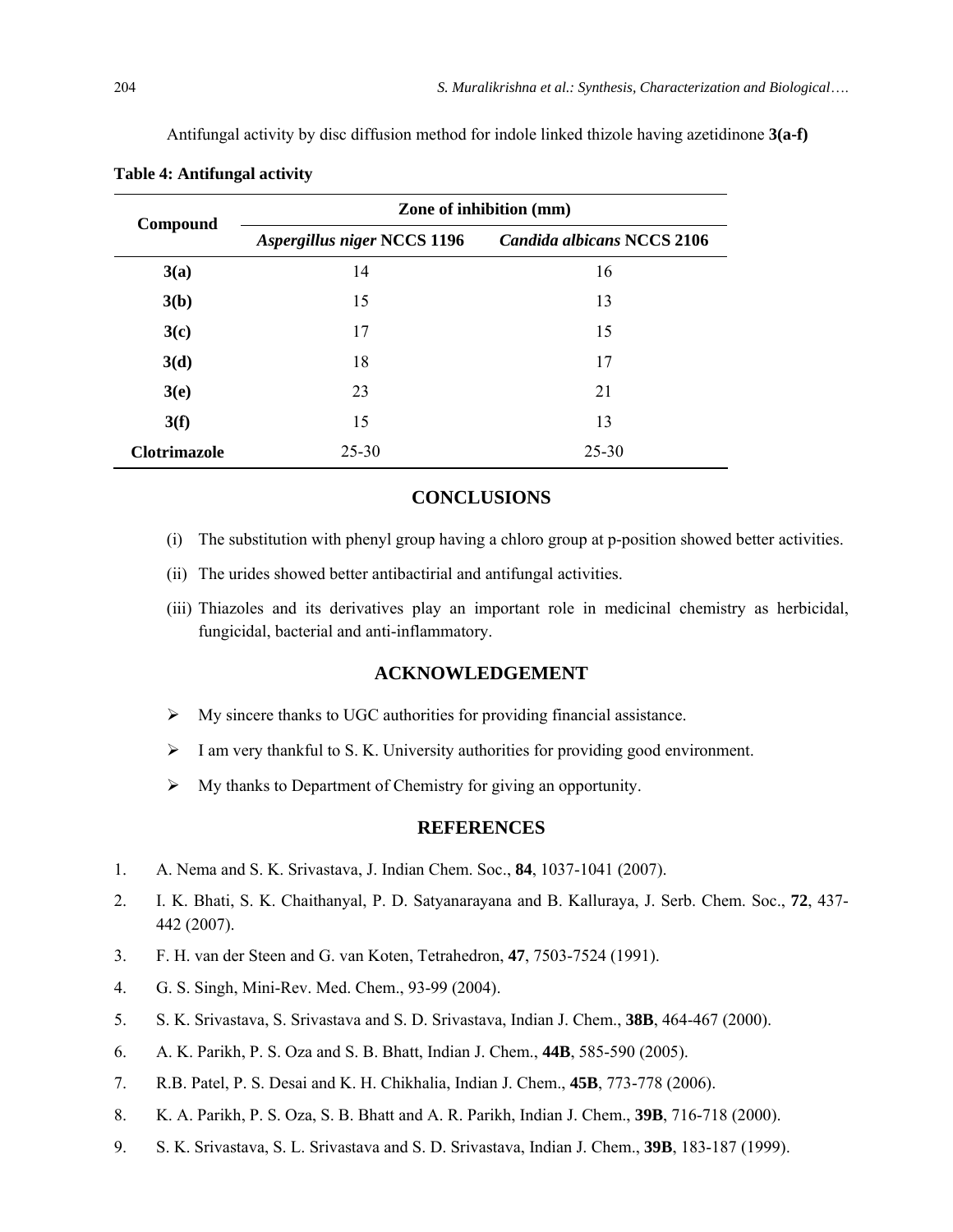- 10. D. K. Shukla and S. D. Srivastava, Indian J. Chem., **47B**, 463-469 (2008).
- 11. A. A. Chavan and N. R. Pai, Molecules, **12**, 2467-2477 (2007).
- 12. G. S. Singh, E. Mbukwa and T. Pheko, Arkivoc, (ix), 80-90 (2007).
- 13. T. R. Rawat and S. D. Srivastava, Indian J. Chem., **37B**, 91-94 (1998).
- 14. K. H. Patel and A. G. Mehta, E. J. Chem., **3**, 267-73 (2006).
- 15. S. Cuzzocrea, B. Zingarelli, E. Gilard, P. Hake, A. L. Salzman and C. Szabo, Free Radical Biol. Med., **24**, 450 (1998).
- 16. A. Gursoy and N. Terzioglu, Turk J. Chem., **29**, 247-54 (2005).
- 17. G. Turan-Zitouni, Z. A. Kaplancikli and A. Ozdemir, Eur. J. Med. Chem., **45**, 2085 (2010).
- 18. V. K. Agrawal, S. Sachan and P. V. Khadikar, Acta Pharm., **50**, 281 (2000).
- 19. L. V. Myznikov, A. Hrabalek and G. I. Koldobskii, Chem. Het. Compounds, **43**, 1-9 (2007).
- 20. M. J. Schocken, R. W. Creekmore, G. Theodoridis, G. J. Nystrom and R. A. Robinson, Appl.Environ. Microbiol., **55(5)**, 1220-1222 (1989).
- 21. R. N. Butter, A. R Katritzky and C. W. Rees, Comprehensive Heterocyclic Chemistry, Vol. 5: Part 4A, Pergamon Press, New York (1984) pp. 001-791.
- 22. T. Mavromoustakos, A. Kolocouris, M. Zervou, P. Roumelioti, J. Matsoukas and R. Weisemann, J. Med. Chem., **42**, 1714-1722 (1999).
- 23. N. Mekni and A. Bakloiti, J. Fluorine Chem., **129**, 1073-1075 (2008).
- 24. J. H. Toney, P. M. D. Fitzgerald, N. Grover-Sharma, S. H. Olson, W. J. May, J. G. Sundelof, D. E. Venderwall, K. A. Cleary, S. K. Grant, J. K. Wu, J. W. Kozarich, D. L. Pompliano and G. G. Hammond, Chem. Biol., **5**, 185-196 (1998).
- 25. Y. Tamura, F. Watanabe, T. Nakatani, K. Yasui, M. Fuji, T. Komurasaki, H. Tsuzuki, R. Maekawa, T. Yoshioka, K. Kawada, K. Sugita and M. Ohtani, J. Med. Chem., **41**, 640-649 (1998).
- 26. S. J. Lim, Y. Sunohara and H. Matsumoto, J. Pestic. Sci., **32**, 249-254 (2007).
- 27. R. N. Butler, Adv. Heterocycl, Chem., **21**, 323-435 (1977).
- 28. H. Singh, A. S. Chawla, V. K. Kapoor, D. Paul and R. K. Malhotra, Progr. Med. Chem., **17**, 151-183 (1980).
- 29. H. W. Jun, J. Pharma. Sci., **65**, 1038-1040 (1976).
- 30. A. R. Modarresi Alam and M. Nasrollahzadeh, Turk J. Chem., **33**, 267-280 (2009).
- 31. A. R. Katritzky, R. Jain, R. Petrukhin, S. Denisenko and T. Schelenz, Environ. Res., **12**, 259-266 (2001).
- 32. S. G. Hiriyanna, K. Basavaiah, V. Dhayanithi, A. Bindu, P. Sudhaker and H. N. Pati, Anal. Chem. Indian J., **7**, 568-572 (2008).
- 33. G. D. Smith, J. Zabrocki, T. A. Flak and G. R. Marshal, Int. J. Peptide Protein Res., **37**, 191-197 (1991).
- 34. K-L. Yu and R. L. Johnson, J. Org. Chem., **52**, 2051-2059 (1987).